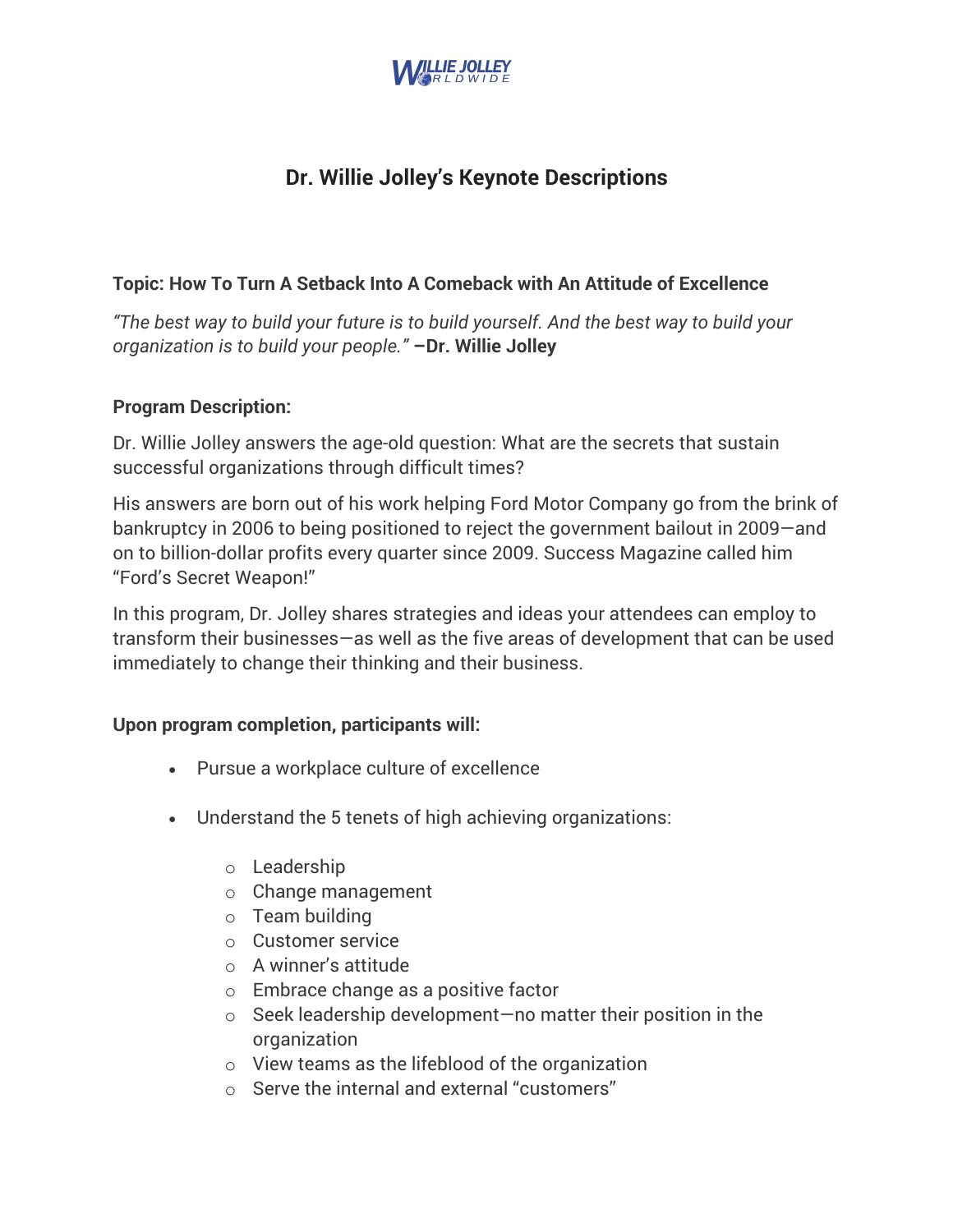

# **Topic: Change Is Good…When Your Attitude is GREAT!**

These last few years have proven that change happens, whether we like it or not. Some companies grow through change and others shrink!

Dr. Willie Jolley teaches people how to get a new attitude so they can have a "higher altitude" and productivity in the midst of change!

## **Program Description:**

In this program, participants are sold on the positive perspective of change! Change is essential to any growth. Everybody wants progress, but nobody wants to change.

Dr. Jolley shares his patented "VDAD" (vision, decision, action, desire) formula for successfully embracing change.

You will leave this program viewing change as an ally - not an enemy. You will leave ready to implement the formula to drive change. You will leave believing that change "truly" is good when your attitude is great!

#### **Participants will learn:**

- The attitude necessary to positively adapt and embrace the inevitability of change
- The four-step process for "winning with change!"
- How a change in perspective can positively change results
- The success strategies outstanding leaders use to turn problems into possibilities, and setbacks into comebacks
- How working as a team can successfully help navigate the winds of change
- How to create an all-star team where everybody is an MVP!

**Topic: Turn Your Setbacks into Comebacks…then Turn Your Comebacks Into Greenbacks!**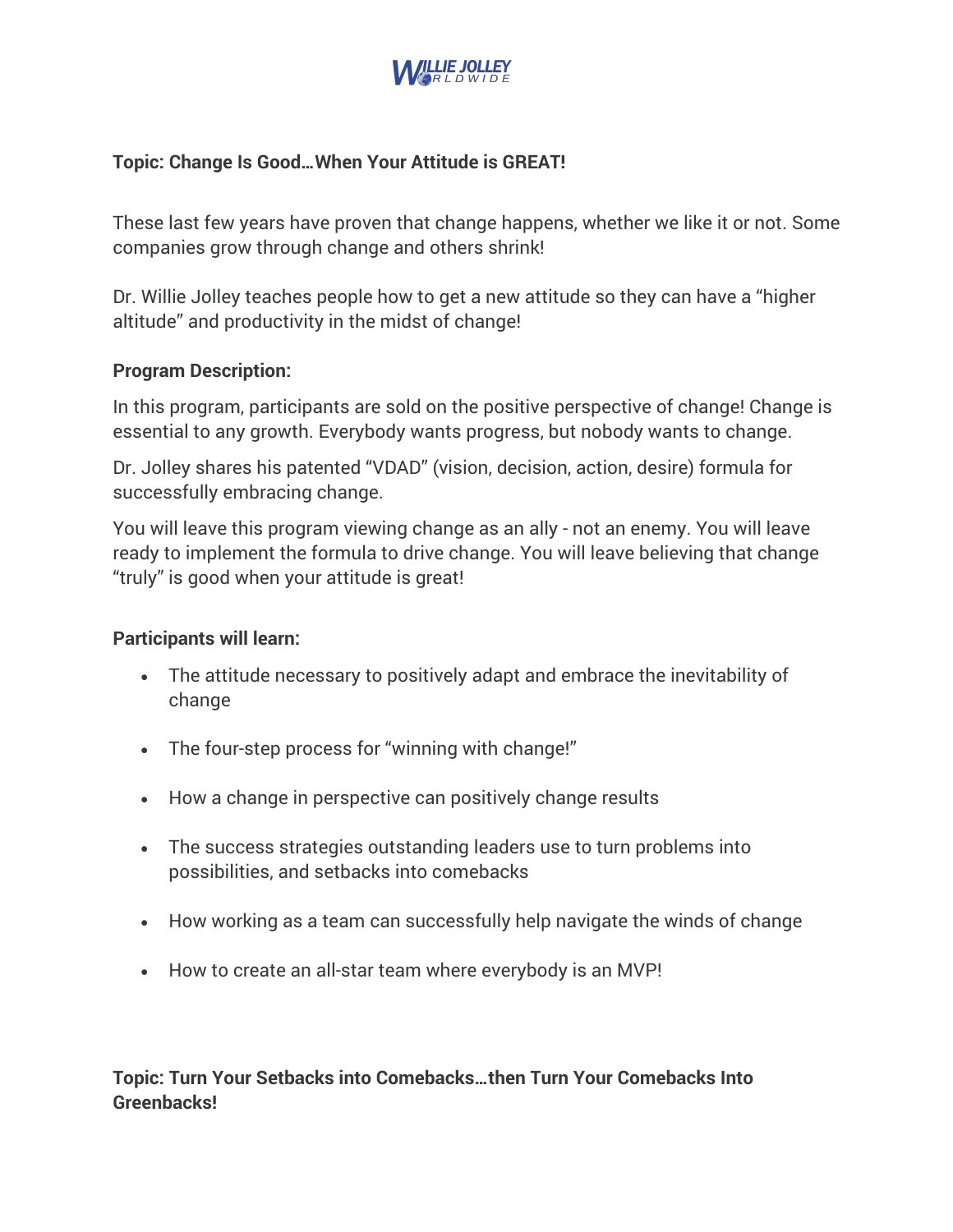

## **Program Description:**

Taken from his popular television special, "Turning Setbacks into Comebacks," Dr. Willie Jolley explains how in turbulent, high anxiety and fear times, we can survive, and dare we think, even thrive!

Dr. Jolley is right on time with this message. He has interviewed people of all walks of life on how they came back from great adversity. He shares their successful techniques, ideas, principles, and strategies.

And furthermore, he explains how to apply those principles today to help you comeback, and then get more greenbacks.

While others may speak of turning setbacks into comebacks, Dr. Jolley wrote the international best-selling books, *A Setback Is A Setup for a Comeback* and *Turn Your Setbacks Into Greenbacks*.

### **Participants will learn how to:**

- Develop the mindset that winners use to overcome tough times
- Implement step-by-step strategies to turn their setbacks into comebacks
- Prepare an action plan to bulletproof their future success!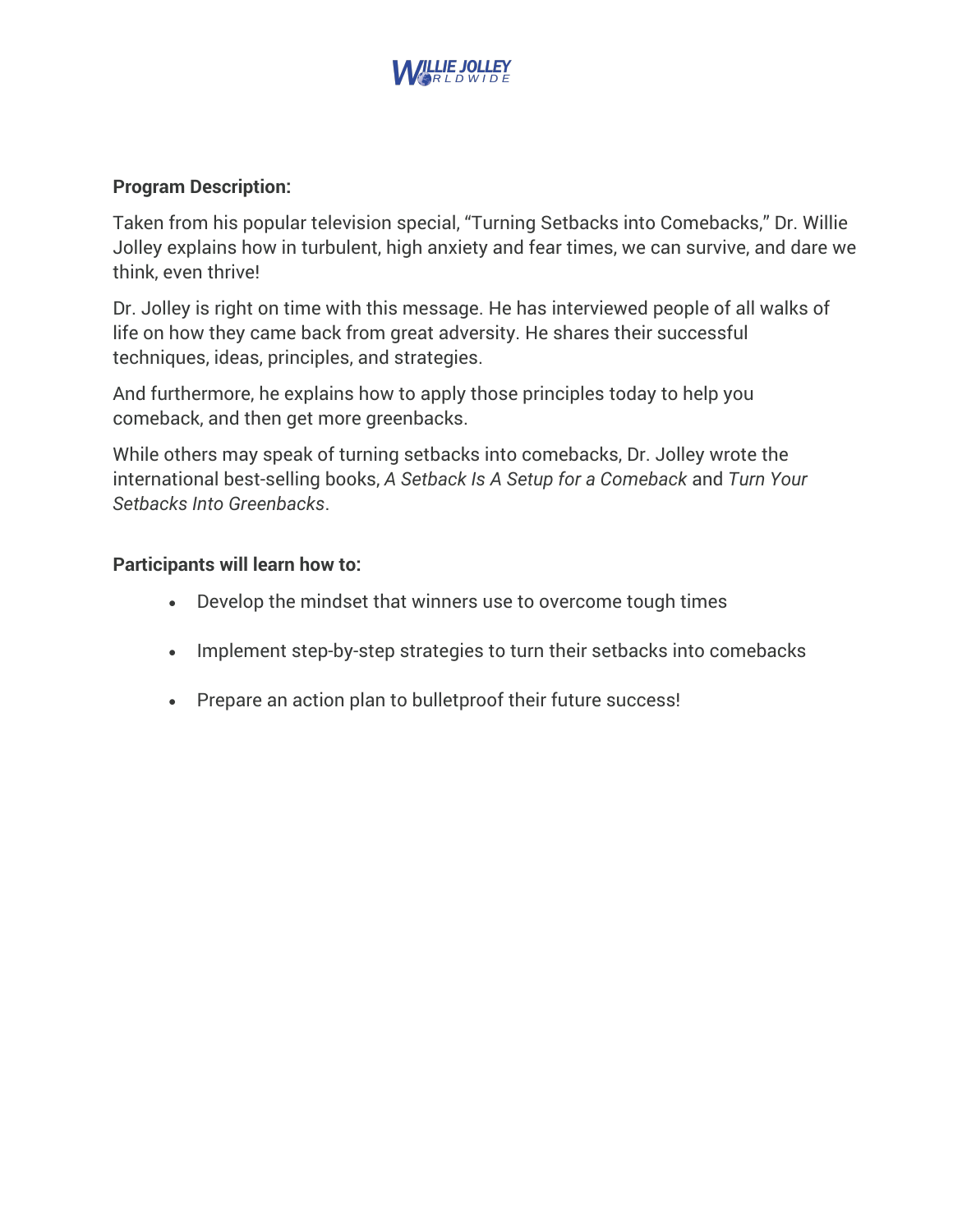

## **Topic: How To Comeback from Crisis**

COVID has had a major impact on small businesses.

And as challenging as COVID has been, history teaches that another crisis is right up the road. Research shows that every decade, there will be a crisis that impacts small businesspeople.

From September 11<sup>th</sup> to the Great Recession of 2008, to hurricanes on one coast and wildfires on the other. And now COVID. Crisis situations are a part of the small business journey.

But there are strategies available to help small businesspeople not only survive these crisis times but actually thrive in their midst. Dr. Willie Jolley is an expert in helping companies come back from crises and thrive!

The "How to Comeback from Crisis program offers hope, inspires your team, and provides specific strategies and tools to get them through this tough time!

#### **Program Description:**

The "How To Comeback from Crisis" program gives hope and help to inspire your team and provides specific strategies and tools to get them through this tough time!

#### **Participants will learn to:**

- Frame crisis from different perspectives and recognize the importance of attitude on their success! (If you cannot change something in life, the wise ones learn to change their attitude so they can win!)
- Accept that "uncommon times create uncommon opportunities."
- Live with their anxieties of an uncertain future.
- Embrace the "New Normal."
- Develop a "Comeback" mindset.